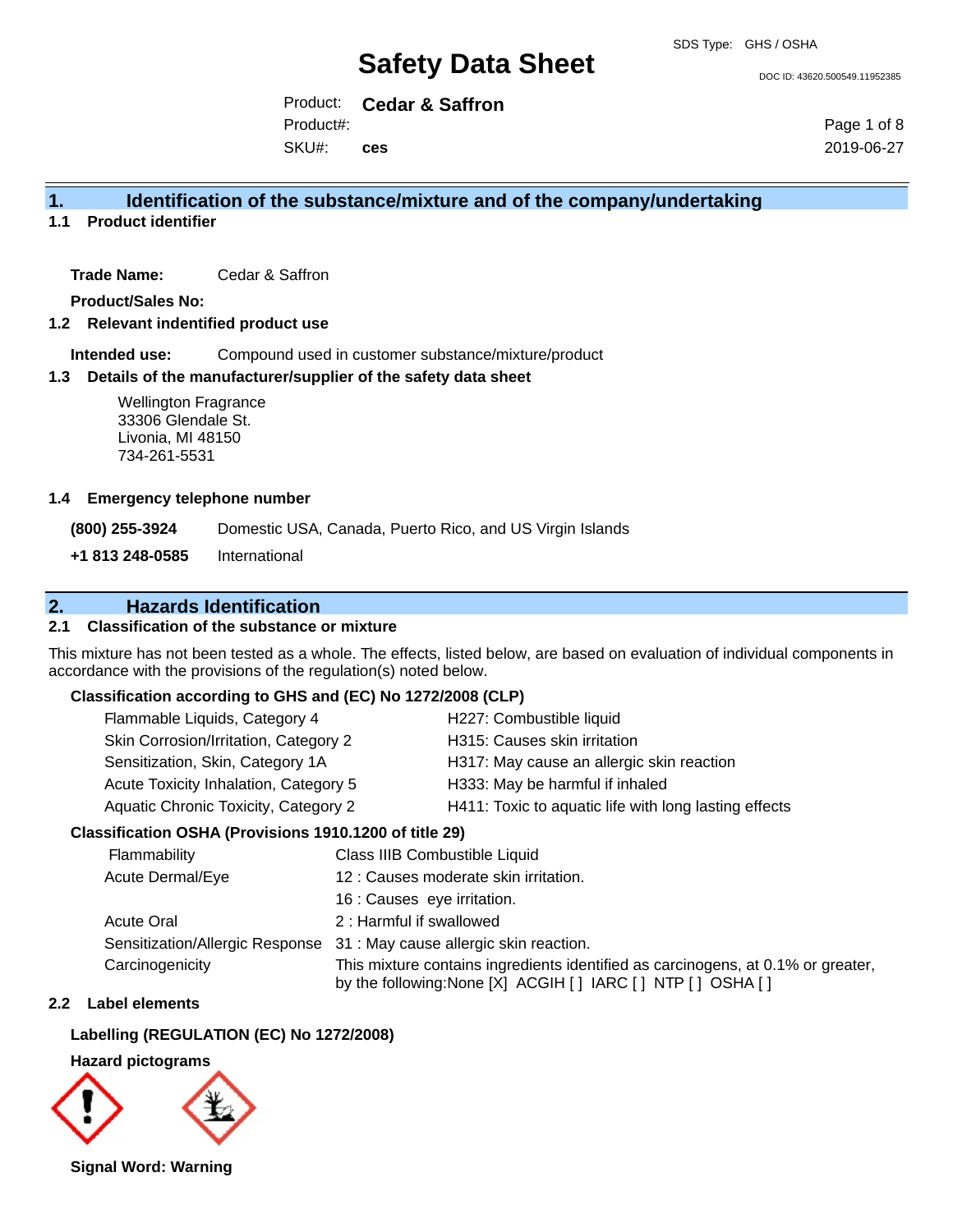DOC ID: 43620.500549.11952385

Page 2 of 8 2019-06-27

Product: **Cedar & Saffron** Product#:

SKU#: **ces**

| <b>Hazard statments</b>         |                                                                                                                                       |
|---------------------------------|---------------------------------------------------------------------------------------------------------------------------------------|
| H <sub>22</sub> 7               | Combustible liquid                                                                                                                    |
| H315                            | Causes skin irritation                                                                                                                |
| H317                            | May cause an allergic skin reaction                                                                                                   |
| H333                            | May be harmful if inhaled                                                                                                             |
| H411                            | Toxic to aquatic life with long lasting effects                                                                                       |
| <b>Precautionary Statements</b> |                                                                                                                                       |
| <b>Prevention:</b>              |                                                                                                                                       |
| P <sub>235</sub>                | Keep cool                                                                                                                             |
| P <sub>264</sub>                | Wash hands thoroughly after handling                                                                                                  |
| P272                            | Contaminated work clothing should not be allowed out of the workplace                                                                 |
| P <sub>273</sub>                | Avoid release to the environment                                                                                                      |
| <b>Response:</b>                |                                                                                                                                       |
| $P302 + P352$                   | IF ON SKIN: Wash with soap and water                                                                                                  |
| $P304 + P312$                   | IF INHALED: Call a POISON CENTER or doctor/physician if you feel unwell                                                               |
| $P333 + P313$                   | If skin irritation or a rash occurs: Get medical advice/attention                                                                     |
| P362                            | Take off contaminated clothing and wash before reuse                                                                                  |
| P363                            | Wash contaminated clothing before reuse                                                                                               |
| P370 + P378                     | In case of fire: Use Carbon dioxide (CO2), Dry chemical, or Foam for extinction. Do not use<br>a direct water jet on burning material |
| P391                            | <b>Collect Spillage</b>                                                                                                               |
| Other Heresale                  |                                                                                                                                       |

**2.3 Other Hazards**

**no data available**

### **3. Composition/Information on Ingredients**

### **3.1 Mixtures**

This product is a complex mixture of ingredients, which contains among others the following substance(s), presenting a health or environmental hazard within the meaning of the UN Globally Harmonized System of Classification and Labeling of Chemicals (GHS):

| CAS#<br>Ingredient  | EC#                                     | Conc.<br>Range | <b>GHS Classification</b>                                                                    | <b>OSHA Classification</b> |
|---------------------|-----------------------------------------|----------------|----------------------------------------------------------------------------------------------|----------------------------|
| 54464-57-2          | 259-174-3                               | $5 - 10%$      | H315; H317; H400; H410                                                                       | 11, 31                     |
|                     | Tetramethyl Acetyloctahydronaphthalenes |                |                                                                                              |                            |
| $105 - 95 - 3$      | 203-347-8                               | $5 - 10 \%$    | H401                                                                                         | 11, 15                     |
| Ethylene brassylate |                                         |                |                                                                                              |                            |
| 24851-98-7          | 246-495-9                               | $2 - 5%$       | H402                                                                                         |                            |
|                     | Methyldihydrojasmonate                  |                |                                                                                              |                            |
| $101 - 86 - 0$      | 202-983-3                               | $2 - 5%$       | H303; H316; H317; H400; H411                                                                 | 11.15                      |
|                     | Hexyl cinnamaldehyde                    |                |                                                                                              |                            |
| $88 - 41 - 5$       | 201-828-7                               | $2 - 5%$       | H <sub>227</sub> : H <sub>303</sub> : H <sub>316</sub> : H <sub>401</sub> : H <sub>411</sub> | 12, 2                      |
|                     | 2-t-Butylcyclohexyl acetate             |                |                                                                                              |                            |
| 18479-58-8          | 242-362-4                               | $1 - 2 \%$     | H227; H303; H315; H319; H402                                                                 | 11, 15                     |
|                     | 2,6-dimethyloct-7-en-2-ol               |                |                                                                                              |                            |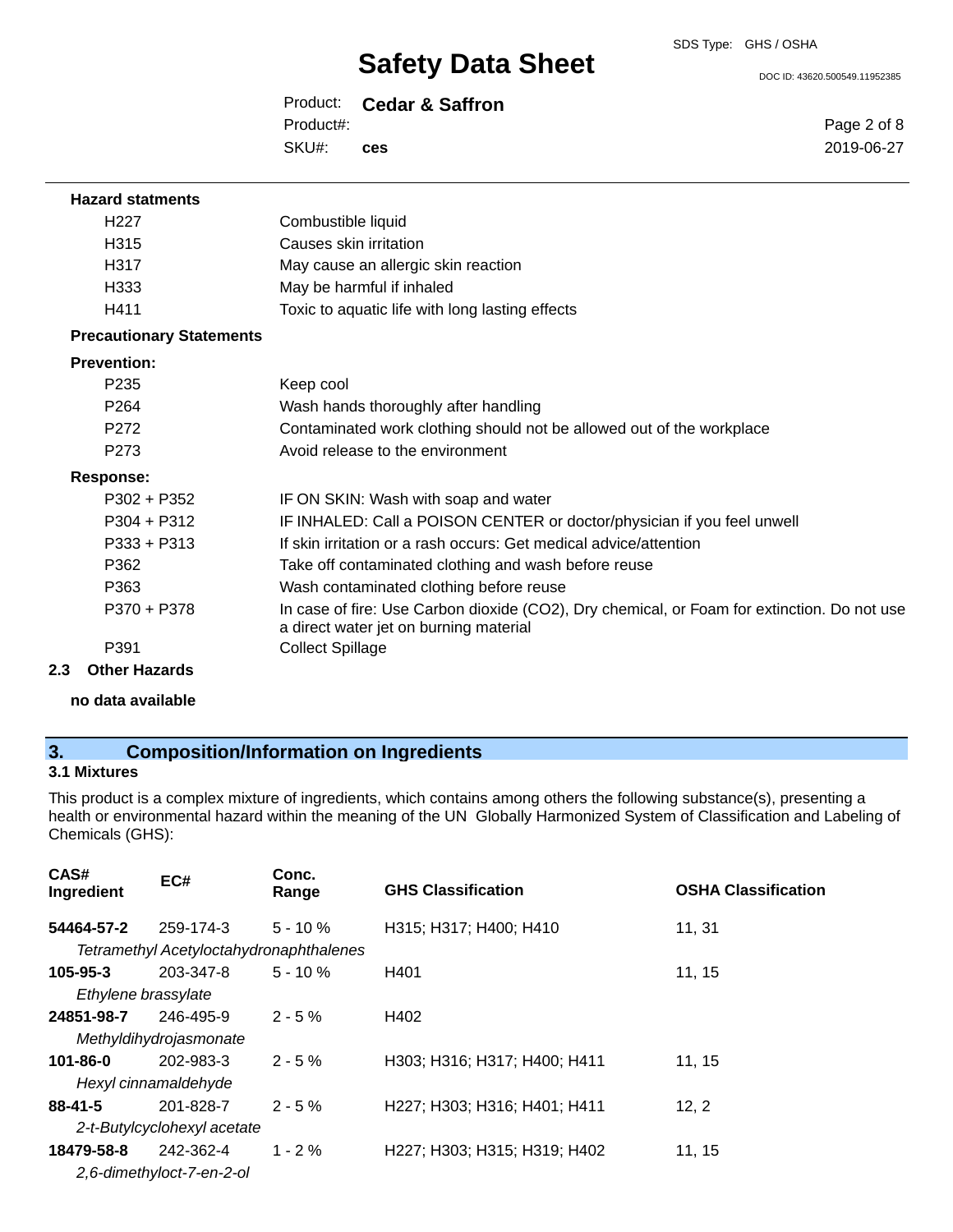SDS Type: GHS / OSHA

DOC ID: 43620.500549.11952385

Product: **Cedar & Saffron** SKU#: Product#: **ces**

Page 3 of 8 2019-06-27

| <b>CAS#</b><br>Ingredient                                           | EC#                                       | Conc.<br>Range | <b>GHS Classification</b>                                     | <b>OSHA Classification</b> |
|---------------------------------------------------------------------|-------------------------------------------|----------------|---------------------------------------------------------------|----------------------------|
| 5989-27-5                                                           | 227-813-5                                 | $0.1 - 1.0 %$  | H226; H304; H315; H317; H400; H410                            | 11, 15, 23                 |
| Limonene                                                            |                                           |                |                                                               |                            |
| 8023-89-0                                                           | 232-557-2                                 | $0.1 - 1.0 %$  | H226; H303; H304; H313; H315; H317;                           | 12, 3, 31                  |
|                                                                     | Canarium Luzonicum Gum Nonvolatiles       |                | H400; H410                                                    |                            |
| 84929-38-4                                                          | 284-521-0                                 | $0.1 - 1.0 %$  | H226; H304; H315; H317; H400; H410                            | 12, 3, 31                  |
|                                                                     | Citrus nobilis (Mandarin Orange) peel oil |                |                                                               |                            |
| 80-54-6                                                             | 201-289-8                                 | $0.1 - 1.0 %$  | H227; H302; H315; H317; H361; H401; 11, 15, 26, 28, 3, 31, 39 |                            |
|                                                                     | <b>Butylphenyl Methylpropional</b>        |                | H412                                                          |                            |
| 115-95-7                                                            | 204-116-4                                 | $0.1 - 1.0 %$  | H227; H315; H317; H320; H402                                  |                            |
| Linalyl Acetate                                                     |                                           |                |                                                               |                            |
| 70788-30-6                                                          | 274-892-7                                 | $0.1 - 1.0 %$  | H317                                                          | 11                         |
|                                                                     | Trimethyl-propylcyclohexanepropanol       |                |                                                               |                            |
| 4707-47-5                                                           | 225-193-0                                 | $0.1 - 1.0 %$  | H317; H401                                                    |                            |
| Methyl atrarate                                                     |                                           |                |                                                               |                            |
| 106-24-1                                                            | 203-377-1                                 | $0.1 - 1.0 %$  | H303; H315; H317; H318; H402                                  | 11, 15, 31                 |
| Geraniol                                                            |                                           |                |                                                               |                            |
| 78-70-6                                                             | 201-134-4                                 | $0.1 - 1.0 %$  | H227; H303; H315; H317; H319; H402                            | 12, 26                     |
| Linalool                                                            |                                           |                |                                                               |                            |
| $111 - 12 - 6$                                                      | 203-836-6                                 | $0.01 - 0.1\%$ | H317; H400; H412                                              | 11, 15, 2, 31              |
| Methyl-2-Octynoate                                                  |                                           |                |                                                               |                            |
| 23696-85-7                                                          | 245-833-2                                 | $0.01 - 0.1\%$ | H313; H315; H317; H401; H411                                  | 31                         |
| 1-(2,6,6-Trimethylcyclohexa-1,3-dienyl)-2-buten-1-one (Damascenone) |                                           |                |                                                               |                            |
|                                                                     |                                           |                |                                                               |                            |

See Section 16 for full text of GHS classification codes

Total Hydrocarbon Content  $(% \mathcal{O}_{N})$  = 1.96

| <b>First Aid Measures</b><br>4.                                                   |                                                                                                               |
|-----------------------------------------------------------------------------------|---------------------------------------------------------------------------------------------------------------|
| 4.1<br><b>Description of first aid measures</b>                                   |                                                                                                               |
| Inhalation:                                                                       | Remove from exposure site to fresh air and keep at rest.<br>Obtain medical advice.                            |
| Eye Exposure:                                                                     | Flush immediately with water for at least 15 minutes.<br>Contact physician if symptoms persist.               |
| <b>Skin Exposure:</b>                                                             | Remove contaminated clothes. Wash thoroughly with water (and soap).<br>Contact physician if symptoms persist. |
| Ingestion:                                                                        | Rinse mouth with water and obtain medical advice.                                                             |
| Most important symptoms and effects, both acute and delayed<br>4.2                |                                                                                                               |
| <b>Symptoms:</b>                                                                  | no data available                                                                                             |
| <b>Risks:</b>                                                                     | Refer to Section 2.2 "Hazard Statements"                                                                      |
| Indication of any immediate medical attention and special treatment needed<br>4.3 |                                                                                                               |
| Treatment:                                                                        | Refer to Section 2.2 "Response"                                                                               |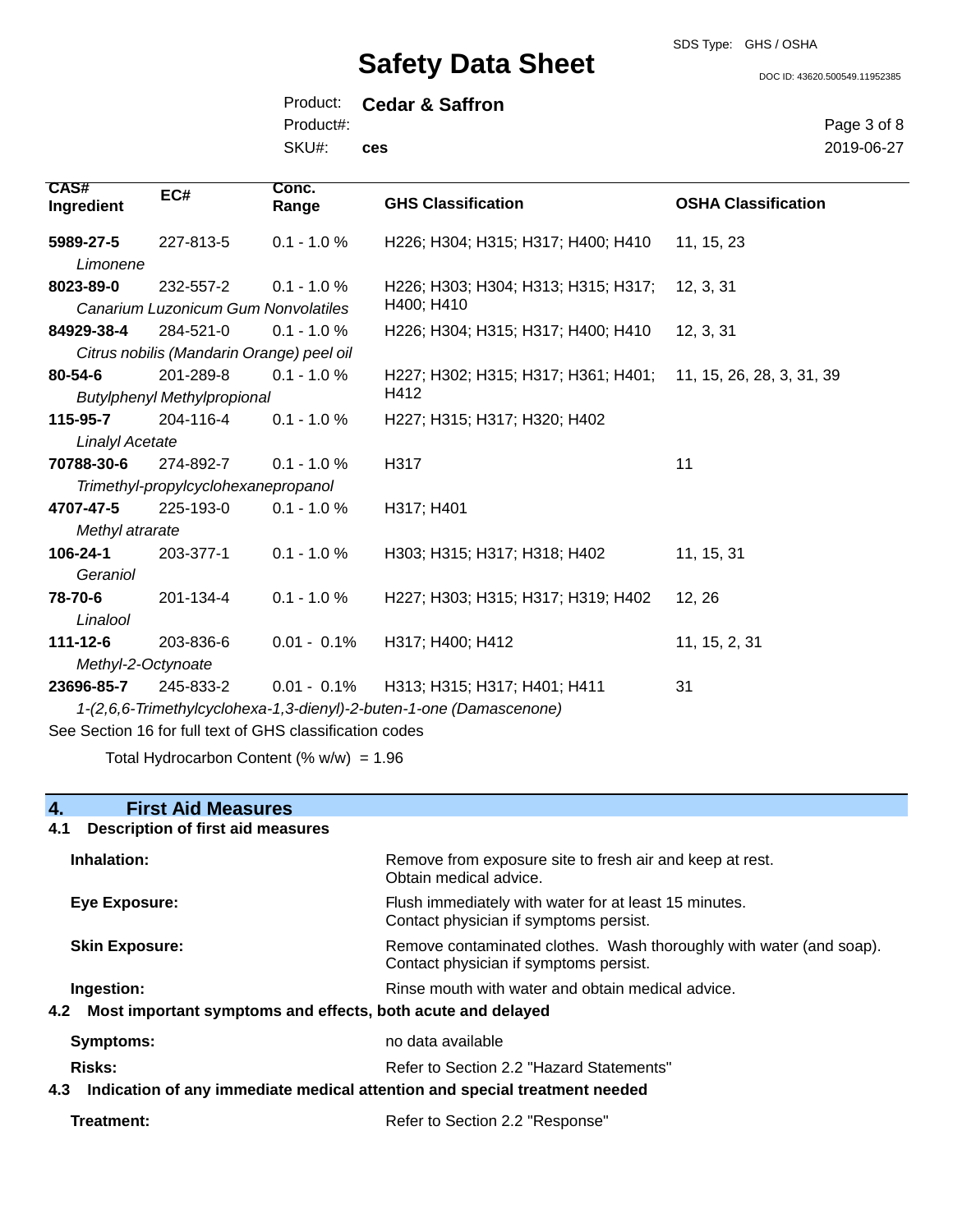SDS Type: GHS / OSHA

DOC ID: 43620.500549.11952385

Product: **Cedar & Saffron** Product#:

SKU#: **ces** Page 4 of 8 2019-06-27

| 5.<br><b>Fire-Fighting measures</b>                                        |                                                                                               |
|----------------------------------------------------------------------------|-----------------------------------------------------------------------------------------------|
| 5.1<br><b>Extinguishing media</b><br>Suitable:                             |                                                                                               |
| Unsuitable<br>Special hazards arising from the substance or mixture<br>5.2 | Carbon dioxide (CO2), Dry chemical, Foam<br>Do not use a direct water jet on burning material |
| During fire fighting:<br><b>Advice for firefighters</b><br>5.3             | Water may be ineffective                                                                      |
| <b>Further information:</b>                                                | Standard procedure for chemical fires                                                         |

#### **6. Accidental Release Measures**

#### **6.1 Personal precautions, protective equipment and emergency procedures**

Avoid inhalation and contact with skin and eyes. A self-contained breathing apparatus is recommended in case of a major spill.

#### **6.2 Environmental precautions**

Keep away from drains, soil, and surface and groundwater.

#### **6.3 Methods and materials for containment and cleaning up**

Clean up spillage promptly. Remove ignition sources. Provide adequate ventilation. Avoid excessive inhalation of vapors. Gross spillages should be contained by use of sand or inert powder and disposed of according to the local regulations.

#### **6.4 Reference to other sections**

Not Applicable

#### **7. Handling and Storage**

#### **7.1 Precautions for safe handling**

Apply according to good manufacturing and industrial hygiene practices with proper ventilation. Do not drink, eat or smoke while handling. Respect good personal hygiene.

#### **7.2 Conditions for safe storage, including any incompatibilities**

Store in a cool, dry and ventilated area away from heat sources and protected from light in tightly closed original container. Avoid plastic and uncoated metal container. Keep air contact to a minimum.

#### **7.3 Specific end uses**

No information available

### **8. Exposure Controls/Personal Protection**

#### **8.1 Control parameters**

| <b>Exposure Limits:</b> |  | Contains no substances with occupational exposure limit values |
|-------------------------|--|----------------------------------------------------------------|
|-------------------------|--|----------------------------------------------------------------|

**Engineering Controls:** Use local exhaust as needed.

#### **8.2 Exposure controls - Personal protective equipment**

| Eye protection: | Tightly sealed goggles, face shield, or safety glasses with brow guards and side shields, etc.<br>as may be appropriate for the exposure |
|-----------------|------------------------------------------------------------------------------------------------------------------------------------------|
|                 | . A set the second of the left of a constructed the second Asset that the settle for a characteristic and the                            |

- **Respiratory protection:** Avoid excessive inhalation of concentrated vapors. Apply local ventilation where appropriate.
- **Skin protection:** Avoid Skin contact. Use chemically resistant gloves as needed.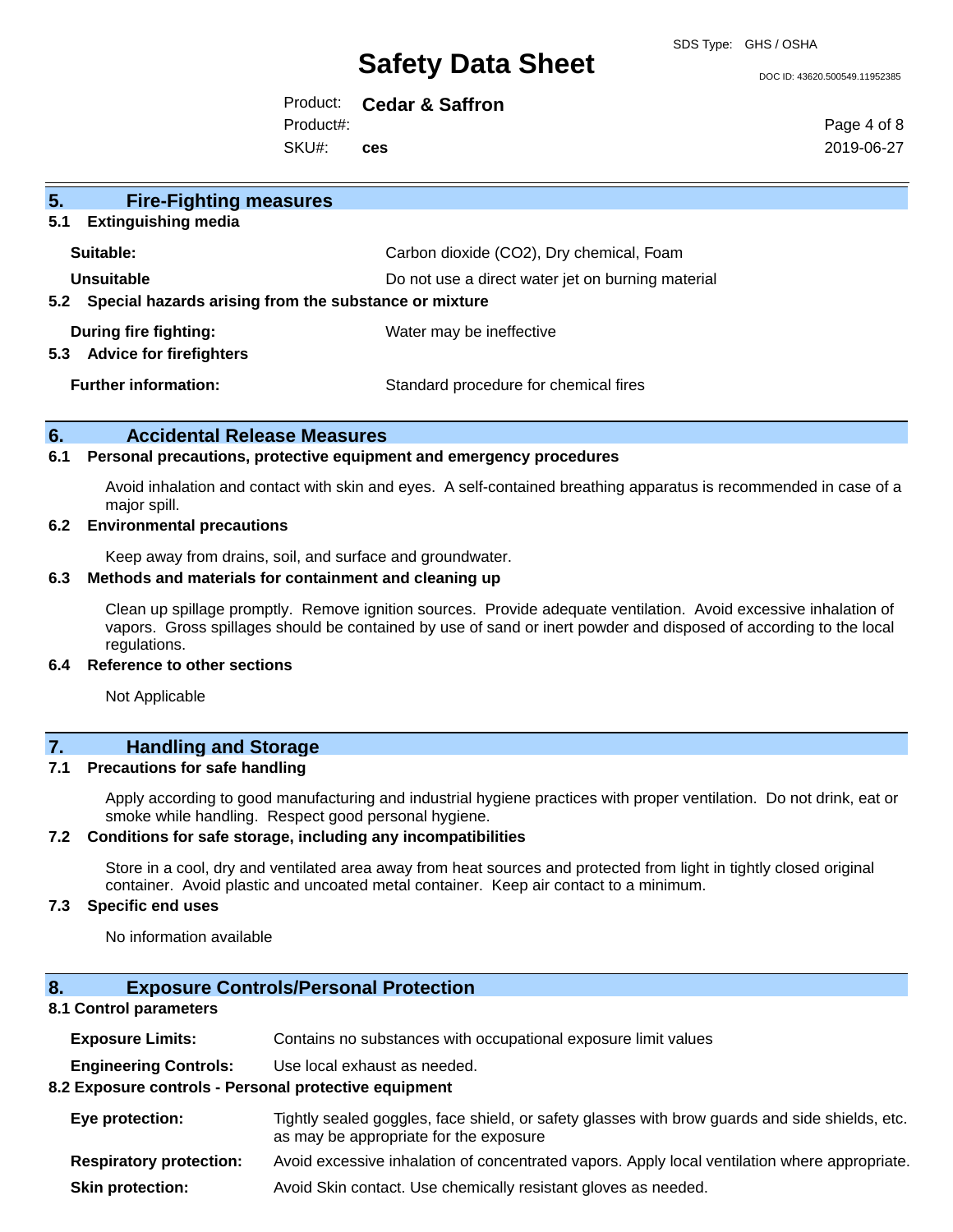DOC ID: 43620.500549.11952385

Product: **Cedar & Saffron** SKU#: Product#: **ces**

**9. Physical and Chemical Properties**

#### **9.1 Information on basic physical and chemical properties**

| Appearance:                  | Liquid               |
|------------------------------|----------------------|
| Odor:                        | Conforms to Standard |
| Color:                       | Conforms to Standard |
| <b>Viscosity:</b>            | Liquid               |
| <b>Freezing Point:</b>       | Not determined       |
| <b>Boiling Point:</b>        | Not determined       |
| <b>Melting Point:</b>        | Not determined       |
| <b>Flashpoint (CCCFP):</b>   | 200 F (93.33 C)      |
| <b>Auto flammability:</b>    | Not determined       |
| <b>Explosive Properties:</b> | None Expected        |
| <b>Oxidizing properties:</b> | None Expected        |
| Vapor Pressure (mmHg@20 C):  | 0.017                |
| %VOC:                        | 1.4488               |
| Specific Gravity @ 25 C:     | 0.9370               |
| Density $@25C$ :             | 0.9340               |
| Refractive Index @ 20 C:     | 1.4580               |
| Soluble in:                  | Oil                  |

### **10. Stability and Reactivity**

| <b>10.1 Reactivity</b>                  | None                                               |
|-----------------------------------------|----------------------------------------------------|
| <b>10.2 Chemical stability</b>          | Stable                                             |
| 10.3 Possibility of hazardous reactions | None known                                         |
| 10.4 Conditions to avoid                | None known                                         |
| 10.5 Incompatible materials             | Strong oxidizing agents, strong acids, and alkalis |
| 10.6 Hazardous decomposition products   | None known                                         |

#### **11. Toxicological Information**

#### **11.1 Toxicological Effects**

Acute Toxicity Estimates (ATEs) based on the individual Ingredient Toxicity Data utilizing the "Additivity Formula"

| Acute toxicity - Oral - (Rat) mg/kg          | (LD50: 5,123.87) Not classified - the classification criteria are<br>not met |
|----------------------------------------------|------------------------------------------------------------------------------|
| Acute toxicity - Dermal - (Rabbit) mg/kg     | (LD50: 6,489.94) Not classified - the classification criteria are<br>not met |
| Acute toxicity - Inhalation - (Rat) mg/L/4hr | (LC50: 128.18) May be harmful if inhaled                                     |
| <b>Skin corrosion / irritation</b>           | Causes skin irritation                                                       |

Page 5 of 8 2019-06-27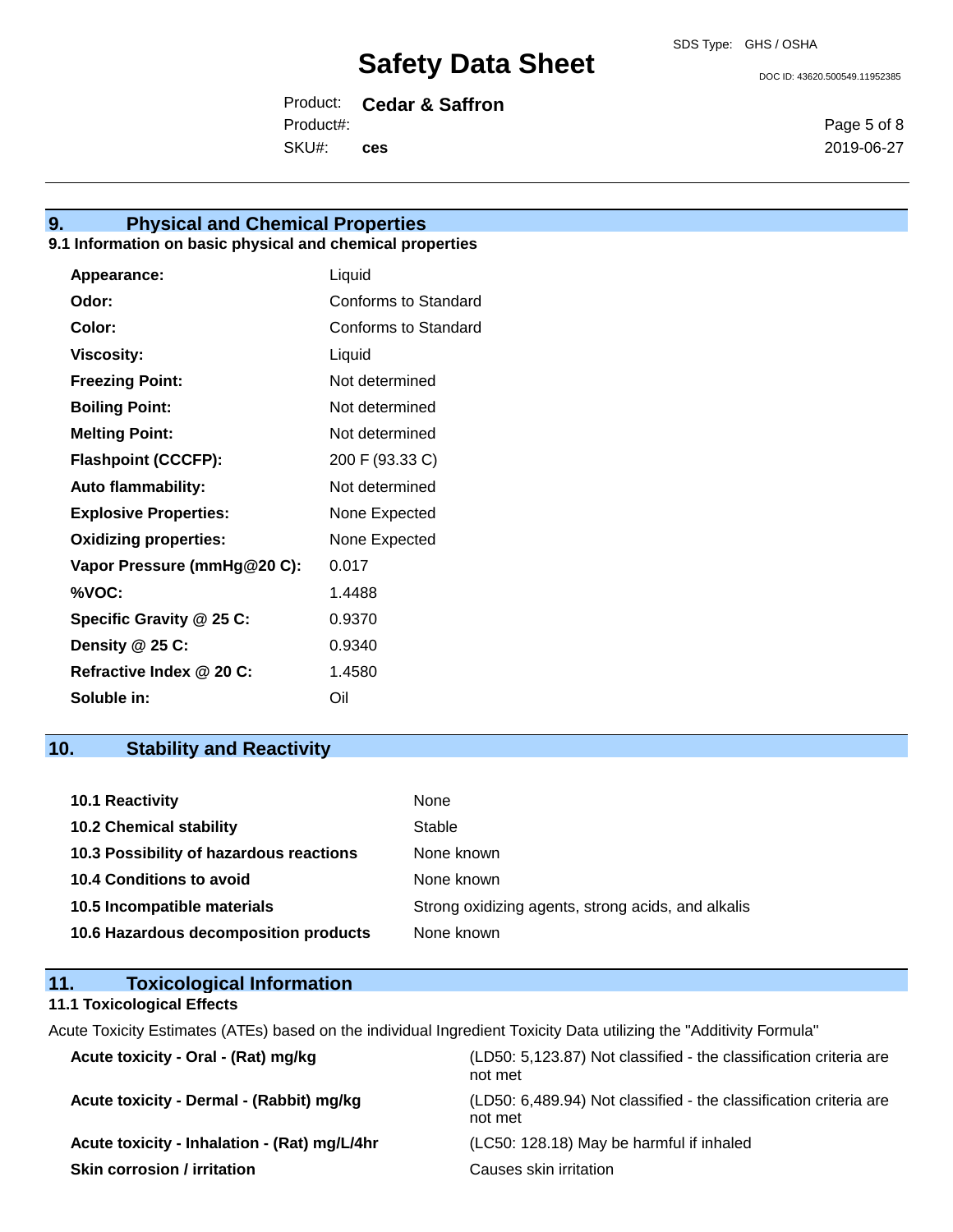DOC ID: 43620.500549.11952385

Product: **Cedar & Saffron** SKU#: Product#: **ces**

Page 6 of 8 2019-06-27

| Serious eye damage / irritation                    | Not classified - the classification criteria are not met |
|----------------------------------------------------|----------------------------------------------------------|
| <b>Respiratory sensitization</b>                   | Not classified - the classification criteria are not met |
| <b>Skin sensitization</b>                          | May cause an allergic skin reaction                      |
| <b>Germ cell mutagenicity</b>                      | Not classified - the classification criteria are not met |
| Carcinogenicity                                    | Not classified - the classification criteria are not met |
| <b>Reproductive toxicity</b>                       | Not classified - the classification criteria are not met |
| Specific target organ toxicity - single exposure   | Not classified - the classification criteria are not met |
| Specific target organ toxicity - repeated exposure | Not classified - the classification criteria are not met |
| <b>Aspiration hazard</b>                           | Not classified - the classification criteria are not met |

#### **12. Ecological Information 12.1 Toxicity**

| <b>Acute aquatic toxicity</b>      | Not classified - the classification criteria are not met |
|------------------------------------|----------------------------------------------------------|
| <b>Chronic aquatic toxicity</b>    | Toxic to aquatic life with long lasting effects          |
| <b>Toxicity Data on soil</b>       | no data available                                        |
| <b>Toxicity on other organisms</b> | no data available                                        |
| 12.2 Persistence and degradability | no data available                                        |
| 12.3 Bioaccumulative potential     | no data available                                        |
| 12.4 Mobility in soil              | no data available                                        |
| 12.5 Other adverse effects         | no data available                                        |

#### **13. Disposal Conditions**

#### **13.1 Waste treatment methods**

Do not allow product to reach sewage systems. Dispose of in accordance with all local and national regulations. Send to a licensed waste management company.The product should not be allowed to enter drains, water courses or the soil. Do not contaminate ponds, waterways or ditches with chemical or used container.

### **14. Transport Information**

| Regulator<br>U.S. DOT (Non-Bulk)<br><b>Chemicals NOI</b>                      |            | <b>Class</b> | <b>Pack Group</b><br>Not Regulated - Not Dangerous Goods | <b>Sub Risk</b> | UN-nr. |  |  |
|-------------------------------------------------------------------------------|------------|--------------|----------------------------------------------------------|-----------------|--------|--|--|
| <b>ADR/RID (International Road/Rail)</b>                                      |            |              |                                                          |                 |        |  |  |
| <b>Environmentally Hazardous</b><br>Liquid, n.o.s.<br><b>IATA (Air Cargo)</b> | Substance, | 9            | Ш                                                        |                 | UN3082 |  |  |
| <b>Environmentally Hazardous</b><br>Liquid, n.o.s.<br>IMDG (Sea)              | Substance. | 9            | Ш                                                        |                 | UN3082 |  |  |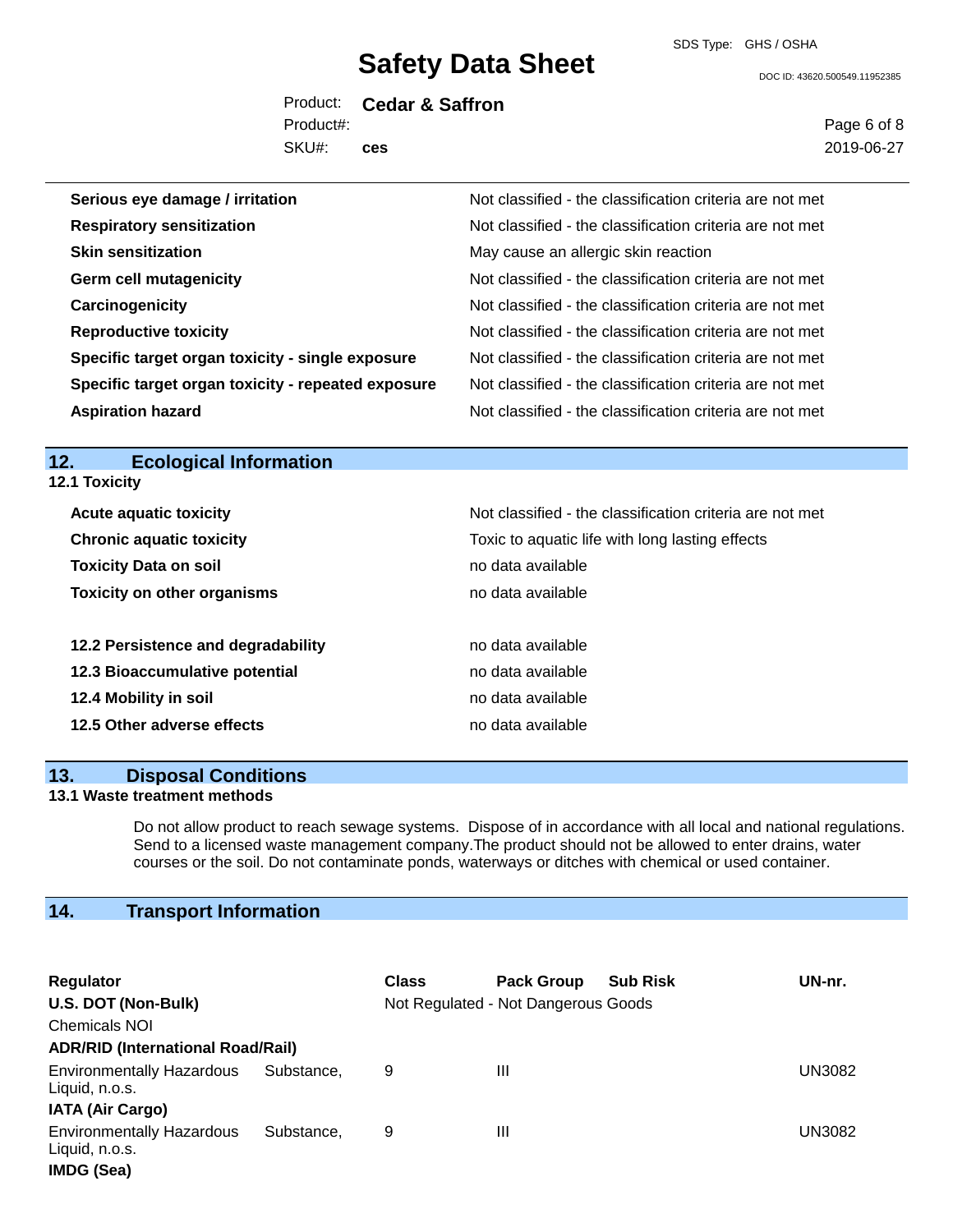#### SDS Type: GHS / OSHA

## **Safety Data Sheet**

|                                                    |                               |                            |     | <b>Safety Data Sheet</b>                                     | DOC ID: 43620.500549.11952385 |
|----------------------------------------------------|-------------------------------|----------------------------|-----|--------------------------------------------------------------|-------------------------------|
|                                                    |                               | Product:                   |     | <b>Cedar &amp; Saffron</b>                                   |                               |
|                                                    |                               | Product#:                  |     |                                                              | Page 7 of 8                   |
|                                                    |                               | SKU#:                      | ces |                                                              | 2019-06-27                    |
| <b>Environmentally Hazardous</b><br>Liquid, n.o.s. |                               | Substance,                 | 9   | Ш                                                            | <b>UN3082</b>                 |
| 15.<br><b>U.S. Federal Regulations:</b>            | <b>Regulatory Information</b> |                            |     |                                                              |                               |
| <b>TSCA (Toxic Substance Control Act):</b>         |                               |                            |     | All components of the substance/mixture are listed or exempt |                               |
| 40 CFR(EPCRA, SARA, CERCLA and CAA)                |                               |                            |     | This product contains NO components of concern.              |                               |
| <b>U.S. State Regulations:</b>                     |                               |                            |     |                                                              |                               |
| <b>California Proposition 65 Warning</b>           |                               |                            |     | This product contains the following components:              |                               |
| 94-59-7                                            |                               | $202-345-4$ <= 12 ppm      |     | Safrole (Natural Source)                                     |                               |
| 93-15-2                                            |                               | $202 - 223 - 0 \leq 7$ ppm |     | Methyl Eugenol (Natural Source)                              |                               |
| 123-35-3(NF 204-622-5 0.01 - 0.1%                  |                               |                            |     | beta-Myrcene (Natural Source)                                |                               |
| <b>Canadian Regulations:</b>                       |                               |                            |     |                                                              |                               |
| <b>DSL/NDSL</b>                                    |                               |                            |     | 100.00% of the components are listed or exempt.              |                               |

#### **16. Other Information**

#### **GHS H-Statements referred to under section 3**

- H226 : Flammable liquid and vapour H302 : Harmful if swallowed
- 
- H313 : May be harmful in contact with skin H316 : Causes mild skin irritation
- H317 : May cause an allergic skin reaction H318 : Causes serious eye damage
- H319 : Causes serious eye irritation **H320** : Causes eye irritation
- H361 : Suspected of damaging fertility or the unborn child H400 : Very Toxic to aquatic life
- 
- H410 : Very toxic to aquatic life with long lasting effects H412 : Harmful to aquatic life with long lasting effects

#### **Total Fractional Values**

- 
- (1.37) Skin Corrosion/Irritation, Category 2 (2.00) Sensitization, Skin, Category 1A
- (4.63) Aquatic Chronic Toxicity, Category 2
- 
- H303 : May be harmful if swallowed **H304** : May be fatal if swallowed and enters airways
	-
	-
	-
	-
- H401 : Toxic to aquatic life H402 : Harmful to aquatic life
	-
- (TFV) Risk (TFV) Risk
	-

#### Remarks

This safety data sheet is based on the properties of the material known to Wellington Fragrance at the time the data sheet was issued. The safety data sheet is intended to provide information for a health and safety assessment of the material and the circumstances, under which it is packaged, stored or applied in the workplace. For such a safety assessment Wellington Fragrance holds no responsibility. This document is not intended for quality assurance purposes.